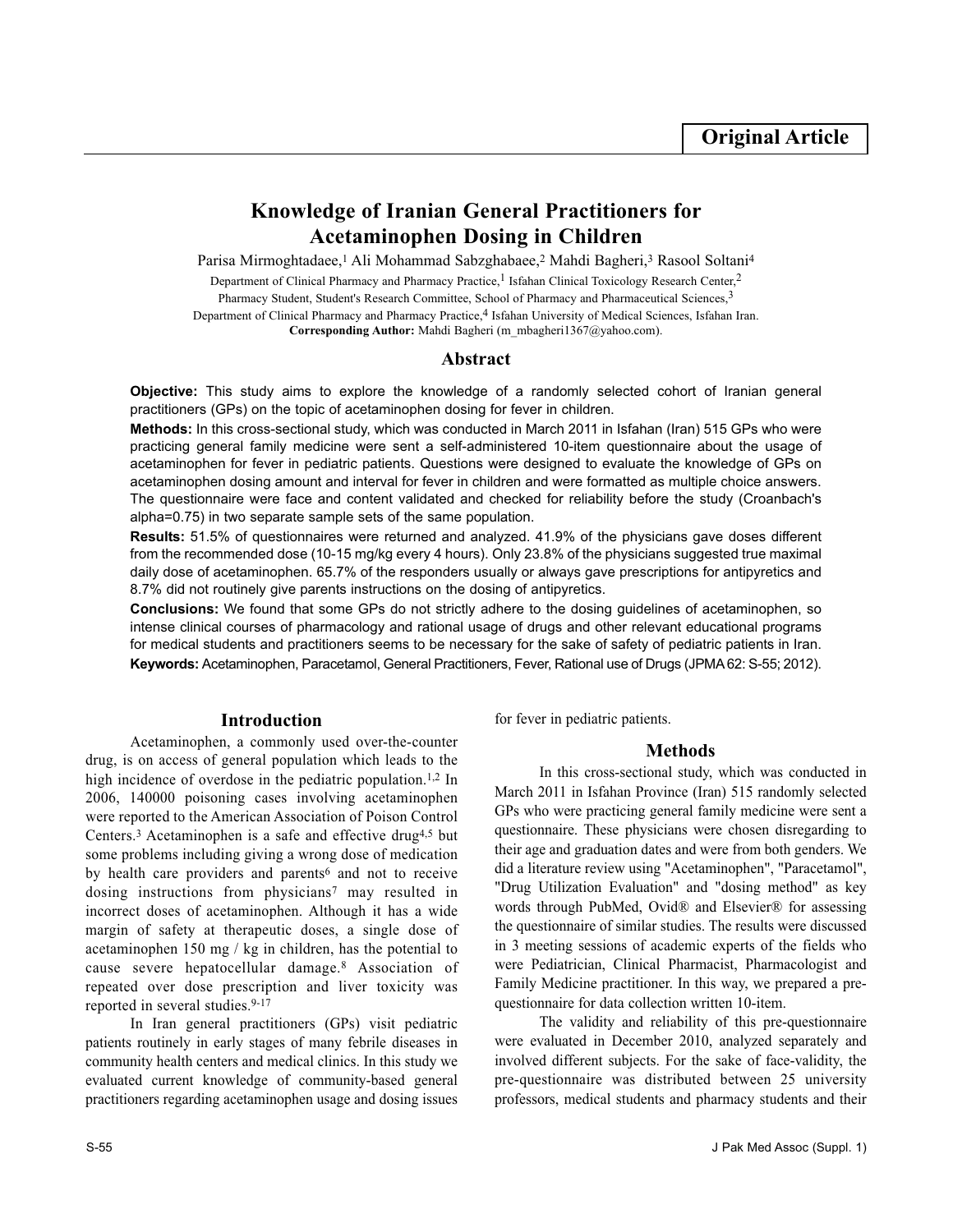comments for the clearness of the sentences and phrases were taken to effect. Content validity of our research tool was performed by 5 medical/ pharmacotherapy experts who were different from the group who primarily constructed the prequestionnaire.

Reliability of this pre-questionnaire was determined using test-retest method. A sample of GPs  $(n = 61)$  was recruited from a monthly continuing education meeting which was held in the same city, at Isfahan University of Medical Sciences (Test-1). They have filled in the pre-questionnaire after a lecture which was not related to drug usage in children and acetaminophen's drug information. They did this for the second time one month later at the same place (Test-2). Physicians who had not done both tests (in two separate times with the time interval of one month) were excluded (n=11). The test-retest reliability coefficient of our questionnaire was calculated by comparing the results of these two tests using SPSS (Cronbach's alpha= 0.75).

The finalized questionnaire was including demographic variables of the participants, years elapsed from graduation (10 years and less or more than 10 years), location of medical graduation and the rank of it (1st class, 2nd class and 3rd class according to the classification criteria of the Iranian Ministry of Health and Medical Education), and questions about acetaminophen prescribing including the recommended dose of acetaminophen, the minimal allowed interval between two administration, the maximum allowed dose in a day for a child, and points about patient counseling for acetaminophen prescription.

The Ethics Committee of the Isfahan University of Medical Sciences approved the study protocol. All medical participants were requested to return the filled questionnaire then data was analyzed using SPSS software v.12. Descriptive analysis was done and independent T test was used to compare means for quantitative variables.

#### **Results**

51 percent of the questionnaires were returned. The mean age of the responders was  $42.04 \pm 10.02$  years and they were mostly (67.5 %) graduated from Isfahan University of Medical Sciences. The demographic features of the study population are presented in Table-1.

The frequency of correct answers to questions regarding acetaminophen prescription by physicians is presented in Table 2. When asked on the recommended dose of acetaminophen for a 3-year-old child with fever, (21.7%) of the medical doctors gave lower doses than the recommended dose and (20.1%) of them gave more doses than the recommended dose. 65.7% of the responders usually or always give prescriptions for antipyretics and (8.7%) do not routinely give parents instructions on the dosing of antipyretics. There was not a Significant correlation between the time of graduation and the pattern of prescription of Acetaminophen ( $p=0.25$ ), but

**Table-1: Demographic characteristics of GPs who participated in the study.**

| Age (years)                | $42.04 \pm 10.02$ |
|----------------------------|-------------------|
| Gender                     |                   |
| Male                       | 63.1%             |
| Female                     | 36.9%             |
| Years after Graduation     |                   |
| $\leq 10$ years            | 34.5%             |
| $>10$ years                | 65.5%             |
| <b>Graduation location</b> |                   |
| Isfahan                    | 67.5%             |
| Other                      |                   |
| Type 1 (1st class)         | 14%               |
| Type 2 (2nd class)         | 11.5%             |
| Type 3 (3rd class)         | $7\%$             |

**Table-2: Frequency of correct answers to questions regarding acetaminophen prescription.**

| <b>Frequency of</b><br>correct answers | <b>Ouestions</b>                            |
|----------------------------------------|---------------------------------------------|
| 36.65%                                 | Body temperature to recommend acetominophen |
|                                        | (Answer: 38.5 C)                            |
| 58.13%                                 | Recommended dose of acetaminophen           |
|                                        | $(Answer: 10-15 mg/kg)$                     |
| $90.2\%$                               | Minimal interval between two administration |
|                                        | (Answer: 4 hours)                           |
| 23.81%                                 | Maximal daily dose (Answer: 90mg/kg)        |

there was a significant correlation between genders  $(p=0.032)$ and the pattern of prescribing of acetaminophen was more promising in female GPs.

## **Discussion**

Fever is still a common reason for which parents seek emergency departments, health care centers and clinics.18-20 In Iran general physicians visit the children in health care centers and many emergency departments. Our study showed that nearly half of the studied physicians prescribed antipyretics incorrectly. Others used subtheraputic or supratheraputic doses. About one fourth of the studied GPs were aware of the correct maximal doses of Acetaminophen. In a similar study among US physicians, 76% of them were aware of maximum doses of acetaminophen<sup>21</sup> which may shows that Iranian GPs need to have more effective continuing education programs. Although due to the especial metabolism pathways of acetaminophen, young children may be less susceptible to the toxicity of the acute ingestion of acetaminophen than adults,<sup>22</sup> some studies showed hepatic cell injury due to repeated supratheraputic doses.10-15 In addition using low doses decreased acetaminophen efficacy. In this study although we considered 38.5ºC as a point to start acetaminophen prescribing, more than 70 percent of physicians answered this item incorrectly. Early administer of acetaminophen may increase the risk of acetaminophen overdose. To prevent health problems related to